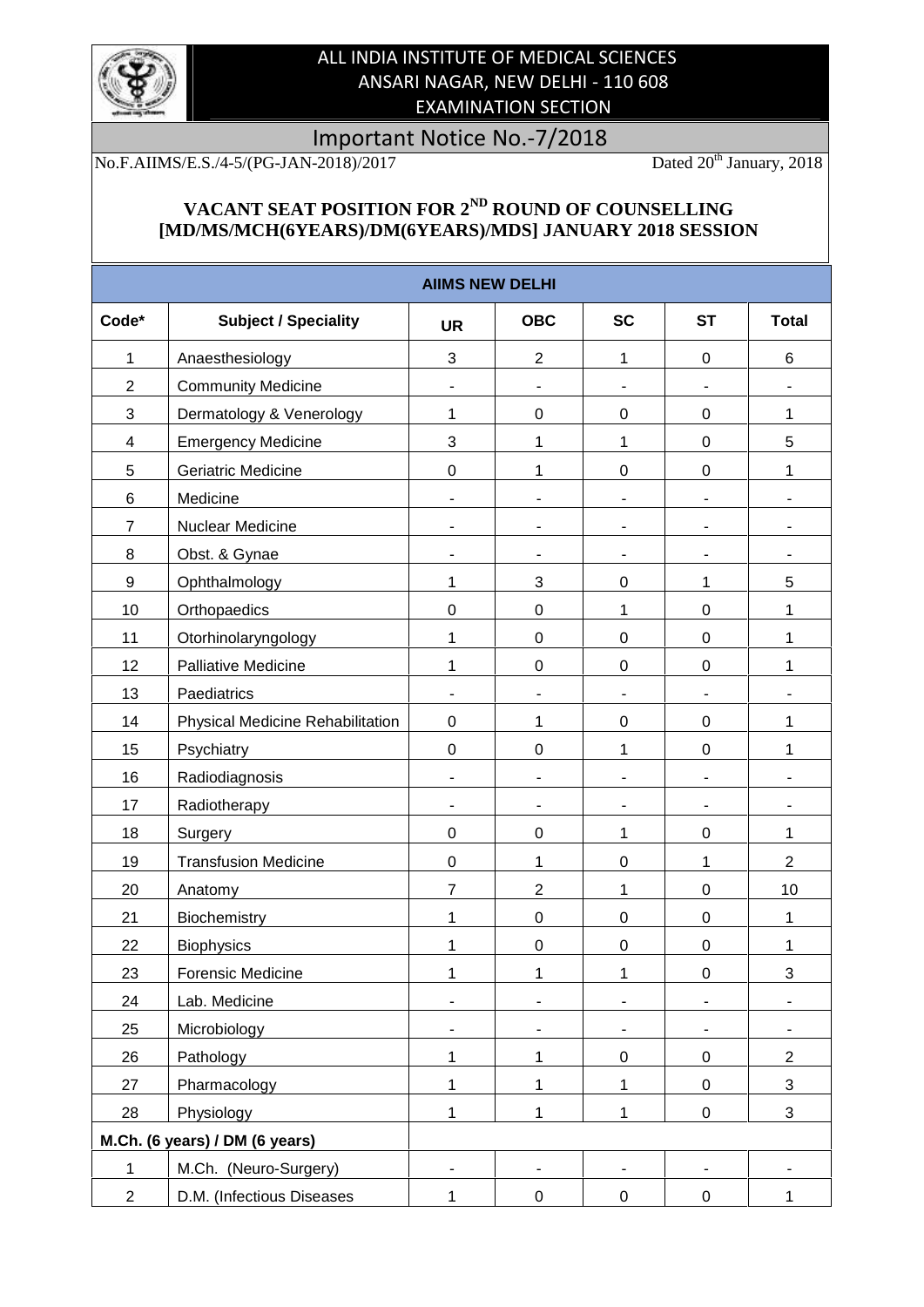| <b>AIIMS Bhopal</b> |                                                    |                          |                  |                          |                          |                          |
|---------------------|----------------------------------------------------|--------------------------|------------------|--------------------------|--------------------------|--------------------------|
| Code*               | <b>Subject / Speciality</b>                        | <b>UR</b>                | <b>OBC</b>       | <b>SC</b>                | <b>ST</b>                | <b>Total</b>             |
| 1.                  | Anatomy                                            | 1                        | $\mathbf 0$      | 1                        | 1                        | 3                        |
| 2.                  | Physiology                                         | 1                        | 0                | 1                        | 0                        | $\overline{2}$           |
| 3.                  | Biochemistry                                       | 0                        | 1                | 0                        | $\boldsymbol{0}$         | 1                        |
| 4.                  | Pathology & Lab Medicine                           | 0                        | 1                | 1                        | $\boldsymbol{0}$         | $\overline{2}$           |
| 5.                  | Microbiology                                       | 1                        | $\mathbf 0$      | 1                        | $\boldsymbol{0}$         | $\overline{2}$           |
| 6.                  | <b>Community Medicine</b>                          | 1                        | 1                | 0                        | 0                        | $\overline{2}$           |
| 7.                  | Pharmacology                                       | 0                        | 1                | 1                        | $\boldsymbol{0}$         | $\overline{2}$           |
| 8.                  | <b>Forensic Medicine</b>                           | 0                        | 1                | 0                        | $\boldsymbol{0}$         | 1                        |
| 9.                  | Radiodiagnosis                                     | $\overline{\phantom{a}}$ |                  | $\overline{\phantom{a}}$ | $\overline{\phantom{a}}$ | $\overline{\phantom{a}}$ |
| 10.                 | <b>General Medicine</b>                            | $\blacksquare$           | ٠                | $\blacksquare$           | $\blacksquare$           | ۰                        |
| 11.                 | <b>General Surgery</b>                             | $\overline{2}$           | 1                | 0                        | 0                        | 3                        |
| 12.                 | Paediatrics                                        | 1                        | 0                | 0                        | 0                        | $\mathbf 1$              |
| 13.                 | Orthopaedics                                       | 1                        | 1                | 0                        | $\boldsymbol{0}$         | $\overline{2}$           |
| 14.                 | <b>ENT</b>                                         | $\blacksquare$           |                  | $\overline{\phantom{a}}$ | $\overline{\phantom{a}}$ | $\overline{\phantom{a}}$ |
| 15.                 | Anaesthesiology                                    | 1                        | 1                | 0                        | 1                        | 3                        |
| 16.                 | Immunohematology & Blood<br>Transfusion            | 1                        | $\boldsymbol{0}$ | $\pmb{0}$                | $\boldsymbol{0}$         | 1                        |
| 17.                 | <b>Obstetrics &amp; Gynaecology</b>                | 1                        | 1                | 0                        | $\boldsymbol{0}$         | $\boldsymbol{2}$         |
|                     |                                                    | <b>AIIMS Bhubaneswar</b> |                  |                          |                          |                          |
| Code*               | <b>Subject / Speciality</b>                        | <b>UR</b>                | <b>OBC</b>       | <b>SC</b>                | <b>ST</b>                | <b>Total</b>             |
| 1.                  | Anatomy                                            | 1                        | 1                | 1                        | $\pmb{0}$                | 3                        |
| 2.                  | Physiology                                         | 3                        | 1                | $\pmb{0}$                | $\pmb{0}$                | $\overline{4}$           |
| 3.                  | Microbiology                                       | 1                        | $\mathbf 0$      | $\mathbf{1}$             | $\pmb{0}$                | $\overline{2}$           |
| 4.                  | Forensic Medicine & Toxicology                     | 1                        | $\overline{2}$   | $\pmb{0}$                | $\pmb{0}$                | $\mathfrak{S}$           |
| 5.                  | <b>General Surgery</b>                             | $\mathbf 0$              | $\mathbf 0$      | $\mathbf{1}$             | $\pmb{0}$                | $\mathbf 1$              |
| 6.                  | <b>Community Medicine &amp; Family</b><br>Medicine | 1                        | $\mathbf 0$      | $\pmb{0}$                | $\mathbf 0$              | $\mathbf 1$              |
| 7.                  | Anaesthesiology                                    | 1                        | $\mathbf 0$      | $\pmb{0}$                | $\mathbf 0$              | $\mathbf{1}$             |
| 8.                  | Biochemistry                                       | $\overline{2}$           | $\mathbf 0$      | $\mathbf{1}$             | $\boldsymbol{0}$         | 3                        |
| 9.                  | Pathology & Lab Medicine                           | 1                        | $\mathbf{1}$     | $\pmb{0}$                | $\pmb{0}$                | $\overline{2}$           |
| 10.                 | Pharmacology                                       | 1                        | $\mathbf{1}$     | $\pmb{0}$                | $\mathbf{1}$             | 3                        |
| 11.                 | Obst. & Gynae                                      | 1                        | $\pmb{0}$        | $\pmb{0}$                | $\boldsymbol{0}$         | 1                        |
| 12.                 | Radiodiagnosis                                     |                          |                  | $\overline{\phantom{a}}$ | $\blacksquare$           |                          |
| 13.                 | <b>ENT</b>                                         | $\mathbf{1}$             | $\mathbf 0$      | 0                        | 0                        | 1                        |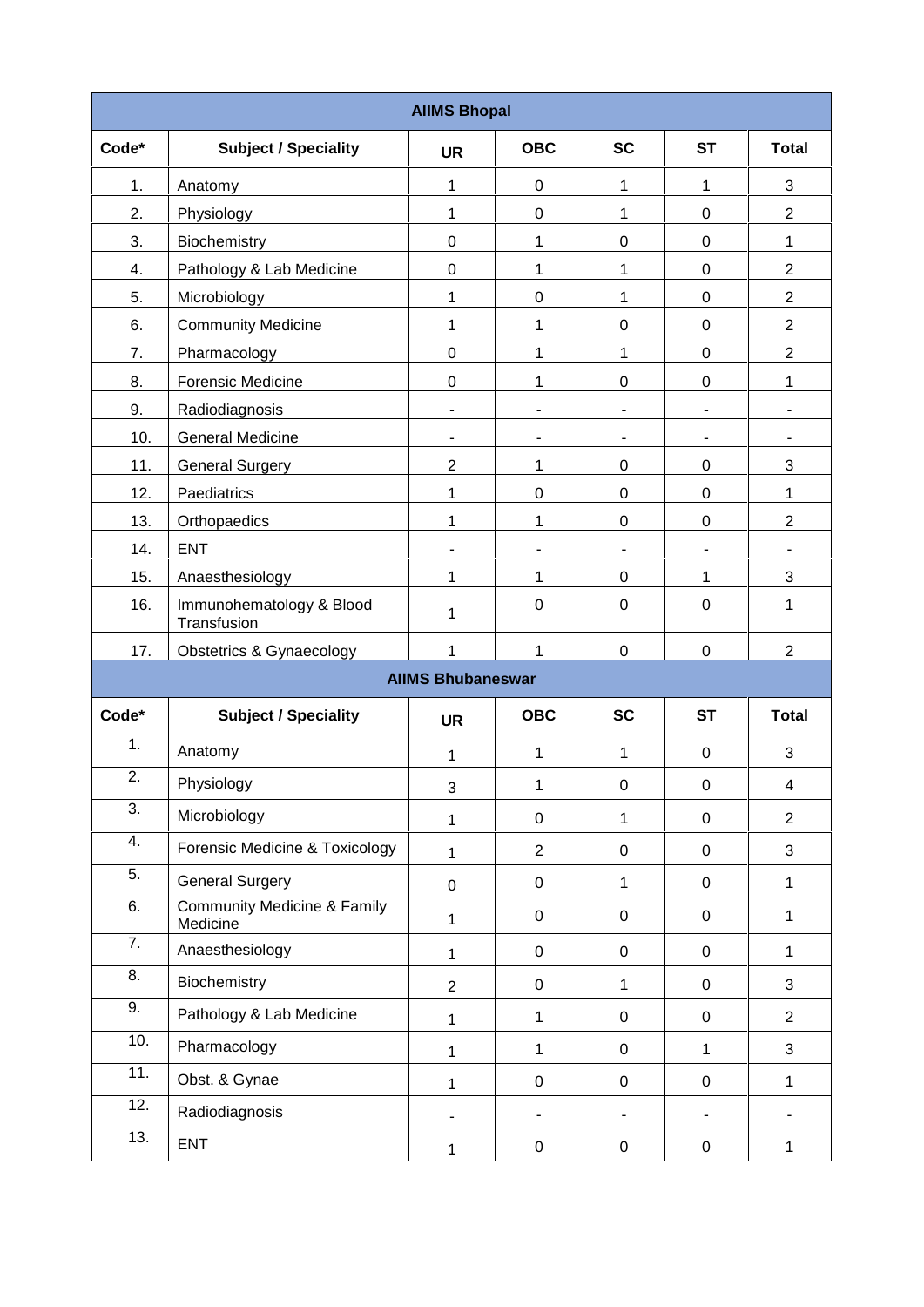|       |                                                                         | <b>AIIMS JODHPUR</b>     |              |                |                  |                |
|-------|-------------------------------------------------------------------------|--------------------------|--------------|----------------|------------------|----------------|
| Code* | <b>Subject / Speciality</b>                                             | <b>UR</b>                | <b>OBC</b>   | <b>SC</b>      | <b>ST</b>        | <b>Total</b>   |
| 1.    | Anatomy                                                                 | $\overline{2}$           | 1            | 1              | $\boldsymbol{0}$ | 4              |
| 2.    | Physiology                                                              | $\overline{2}$           | $\mathbf{1}$ | 1              | $\boldsymbol{0}$ | 4              |
| 3.    | Biochemistry                                                            | $\overline{2}$           | 1            | $\pmb{0}$      | $\mathbf 0$      | 3              |
| 4.    | <b>Community Medicine</b>                                               | $\pmb{0}$                | 1            | 1              | 0                | $\overline{2}$ |
| 5.    | Microbiology                                                            | $\overline{2}$           | 1            | 1              | $\pmb{0}$        | $\overline{4}$ |
| 6.    | Pathology                                                               | 1                        | $\pmb{0}$    | $\pmb{0}$      | $\mathbf{1}$     | $\overline{2}$ |
| 7.    | Pharmacology                                                            | 1                        | 1            | $\pmb{0}$      | 1                | 3              |
| 8.    | Forensic Med. & Toxicology                                              | 1                        | 1            | $\pmb{0}$      | $\boldsymbol{0}$ | $\overline{2}$ |
| 9.    | Anaesthesiology & Critical Care                                         | 3                        | 1            | 1              | $\mathbf{1}$     | 6              |
| 10.   | <b>General Surgery</b>                                                  | 1                        | $\pmb{0}$    | 1              | $\boldsymbol{0}$ | $\overline{2}$ |
| 11.   | <b>General Medicine</b>                                                 |                          |              | ۰              | ۰                | $\overline{a}$ |
| 12.   | Paediatrics                                                             |                          |              |                |                  |                |
| 13.   | Ophthalmology                                                           |                          |              | $\blacksquare$ | $\blacksquare$   | $\blacksquare$ |
| 14.   | Orthopaedics                                                            | 1                        | $\pmb{0}$    | $\pmb{0}$      | $\boldsymbol{0}$ | 1              |
| 15.   | Obst. & Gynaecology                                                     | $\overline{2}$           | $\pmb{0}$    | $\pmb{0}$      | $\boldsymbol{0}$ | $\overline{2}$ |
| 16.   | Dentistry - Oral and Maxillofacial                                      | $\overline{\phantom{a}}$ |              | ۰              |                  |                |
| 17.   | Surgery<br>Dentistry - Orthodontics &<br><b>Dentofacial Orthopedics</b> | ۰                        |              |                |                  |                |
| 18.   | Otorhinolaryngology                                                     | 1                        | $\mathbf 0$  | $\pmb{0}$      | $\boldsymbol{0}$ | 1              |
| 19.   | Diagnostic and Interventional<br>Radiology                              | $\pmb{0}$                | $\pmb{0}$    | 1              | $\pmb{0}$        | 1              |
|       |                                                                         | <b>AIIMS RAIPUR</b>      |              |                |                  |                |
| Code* | <b>Subject / Speciality</b>                                             | <b>UR</b>                | <b>OBC</b>   | <b>SC</b>      | <b>ST</b>        | <b>Total</b>   |
| 1.    | Anatomy                                                                 | $\overline{2}$           | 1            | $\pmb{0}$      | $\boldsymbol{0}$ | $\mathbf{3}$   |
| 2.    | Biochemistry                                                            | $\pmb{0}$                | 1            | 1              | $\mathbf 0$      | $\overline{2}$ |
| 3.    | <b>Community &amp; Family Medicine</b>                                  | 1                        | $\mathbf{1}$ | $\pmb{0}$      | $\pmb{0}$        | $\overline{2}$ |
| 4.    | Forensic Medicine & Toxicology                                          | 1                        | $\pmb{0}$    | $\pmb{0}$      | $\pmb{0}$        | 1              |
| 5.    | Microbiology                                                            | 1                        | $\mathbf 0$  | 1              | 0                | $\overline{2}$ |
| 6.    | Pharmacology                                                            | 1                        | $\pmb{0}$    | $\pmb{0}$      | $\pmb{0}$        | 1              |
| 7.    | Physiology                                                              | 1                        | $\mathbf{1}$ | 1              | $\pmb{0}$        | $\mathbf{3}$   |
| 8.    | Anaesthesiology                                                         | 1                        | 1            | $\pmb{0}$      | $\mathbf{1}$     | 3              |
| 9.    | <b>Obstetrics &amp; Gynaecology</b>                                     | 1                        | 1            | 1              | $\pmb{0}$        | $\mathbf{3}$   |
| 10.   | Orthopaedics                                                            | 1                        | $\mathsf 0$  | $\pmb{0}$      | $\pmb{0}$        | 1              |
| 11.   | Radiodiagnosis                                                          | -                        |              | ۰              | $\blacksquare$   |                |
|       |                                                                         |                          |              |                |                  |                |